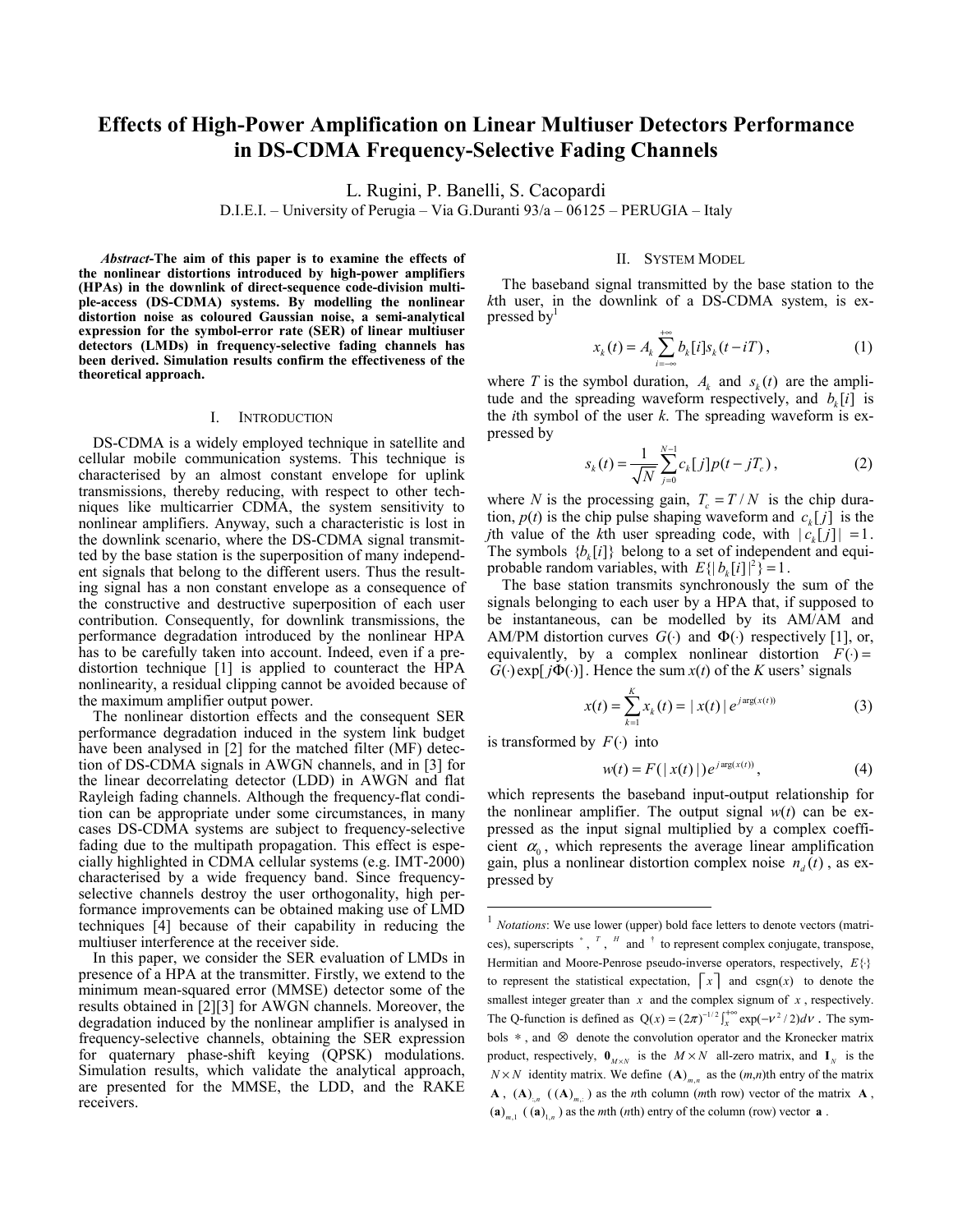$$
w(t) = \alpha_0 x(t) + n_d(t) \tag{5}
$$

This paper assumes that the signal  $w(t)$ , which is transmitted by the base station, passes through a slowly varying multipath channel, characterised by an impulse response

$$
g(\tau) = \sum_{q=1}^{Q} \beta_q e^{j\theta_q} \delta(\tau - \tau_q) , \qquad (6)
$$

where *Q* is the number of paths, and  $\beta_q$ ,  $\theta_q$  and  $\tau_q$  are the gain, the phase-shift, and the propagation delay of the *q*th path of the channel, respectively, and  $\delta(\tau)$  is the delta Dirac function. By exploiting (5), the signal  $r(t)$  at the input of the receiver can be expressed by

$$
r(t) = \int_{-\infty}^{+\infty} g(\tau) w(t - \tau) d\tau + n(t) = r_{\rm SIG}(t) + r_{\rm NL}(t) + n(t), \quad (7)
$$

where  $r_{\text{SIG}}(t) = \sum_{q=1}^{\infty} \beta_q \left| \alpha_0 \right| e^{j\theta_q + j \arg(\alpha_0)}$  $g(t) = \sum_{i=1}^{Q} \beta_a \left| \alpha_0 \right| e^{j\theta_q + j \arg(\alpha_0)} x(t - \tau_a)$  $\sum_{q=1} P_q |\alpha_0| \epsilon$   $\lambda(\ell \ell_q)$  $r_{\rm SIG}(t) = \sum_{\alpha=0}^{\infty} \int_{\mathcal{A}} |\alpha_0| \, e^{j \theta_q + j \arg(\alpha_0)} x(t - \tau)$  $=\sum_{q=1}^{\infty} \beta_q |\alpha_0| e^{j\theta_q + j \arg(\alpha_0)} x(t-\tau_q)$  is the useful received signal,  $r_{NL}(t) = \sum_{q=1}^{N}$  $g(t) = \sum_{i=1}^{Q} \beta_{i} e^{j\theta_{q}} n_{d} (t - \tau_{d})$  $\sum_{q=1} P_q$ **c**  $n_d$ *l***<sub>***l***</sub>**  $\iota_q$  $r_{\rm NL}(t) = \sum \beta_a e^{j\theta_q} n_d(t - \tau)$  $=\sum_{q=1}^{\infty} \beta_q e^{j\theta_q} n_d(t-\tau_q)$  is the nonlinear

distortion noise, and  $n(t)$  is the thermal noise.

At the receiver side, assuming perfect synchronisation and channel state information,  $r(t)$  is filtered by a chip-matched filter, and successively sampled at the chip rate, obtaining

$$
r_n[I] = \int_{-\infty}^{+\infty} r(t) p^*(t - lT - nT_c) dt
$$
  
= 
$$
r_{n,\text{SIG}}[I] + r_{n,\text{NL}}[I] + r_{n,\text{AWGN}}[I]
$$
 (8)

The received chip  $r_n[l]$ , expressed by (8), is characterised by three additive parts:  $r_{n, \text{SIG}}[l] = \int_{-\infty}^{+\infty} r_{\text{SIG}}(t) p^*(t - lT - nT_c) dt$  is the useful component related to  $x(t)$ ,  $r_{n,NL}[l] =$  $\int_{-\infty}^{+\infty} r_{NL}(t) p^{*}(t - lT - nT_c) dt$  is the in-band nonlinear distortion noise introduced by the quantity  $n_d(t)$ , and  $r_{n,AWGN}[l] =$  $\int_{-\infty}^{+\infty} n(t) p^*(t - tT - nT_c) dt$  is the in-band thermal noise with power  $\sigma_{\text{AWGN}}^2 = E\{ |r_{n,\text{AWGN}}[l]|^2 \}$ .

Assuming that the maximum delay spread of the channel is smaller than the symbol interval (i.e.  $\max{\lbrace \tau_o \rbrace} < T$ ), the channel spreads the information related to a particular symbol over two symbol intervals, and consequently 2*N* consecutive chips contain all the energy related to the symbol of interest. Hence, we will consider a receiving window of two symbol intervals.

Defining the channel order  $L = \left[ \max \{ \tau_o \} / T_c \right]$ , and  $\mathbf{r}[l] =$  $[r_0[l] \cdots r_{N-1}[l]]^T$ ,  $\mathbf{r}_{N}$  $[l] = [r_{0,N} [l] \cdots r_{N-1,N} [l]]^T$ ,  $\mathbf{r}_{N}$ <sub>AWGN</sub> $[l] =$  $[r_{0,AWGN}[l] \cdots r_{N-1,AWGN}[l]]^T$ ,  $\mathbf{A} = \text{diag}(A_1, \cdots, A_K)$ ,  $\mathbf{b}[l] =$  $[b_1[t] \cdots b_k[t]]^T$ ,  $g[t] = \left[ \int_{-\infty}^{\infty} g(\tau) R_{pp}(t-\tau) d\tau \right]_{t=tT_c}$  $g[l] = \int_{0}^{+\infty} g(\tau) R_{m}(t-\tau) d\tau$  $=\left[\int_{-\infty}^{+\infty} g(\tau) R_{pp}(t-\tau) d\tau\right]_{t=T_c}, \text{ where}$ 

 $R_{mn}(\tau)$  is the autocorrelation function of the pulse waveform  $p(t)$ ,  $\mathbf{r}[l] = [\mathbf{r}[l]^T \mathbf{r}[l+1]^T]^T$ ,  $\mathbf{r}_{NL}[l] = [\mathbf{r}_{NL}[l]^T \mathbf{r}_{NL}[l+1]^T]^T$ ,  $\underline{\mathbf{r}}_{\text{AWGN}}[l] = [\mathbf{r}_{\text{AWGN}}[l]^T \ \mathbf{r}_{\text{AWGN}}[l+1]^T]^T$ ,  $\underline{\mathbf{A}} = \mathbf{I}_3 \otimes \mathbf{A}$ ,  $\underline{\mathbf{b}}[l] =$  $\left[ \mathbf{b} [l - 1]^T \mathbf{b} [l]^T \mathbf{b} [l + 1]^T \right]^T$ ,

$$
\mathbf{G} = \begin{bmatrix} g[L] & \cdots & g[0] & 0 & \cdots & 0 \\ 0 & \ddots & \ddots & \ddots & \ddots & \vdots \\ \vdots & \ddots & \ddots & \ddots & \ddots & 0 \\ 0 & \cdots & 0 & g[L] & \cdots & g[0]] \end{bmatrix}_{2N \times 2N+L}, \qquad (9)
$$

$$
\mathbf{C} = \frac{1}{\sqrt{N}} \begin{bmatrix} c_1[0] & \cdots & c_K[0] \\ \vdots & \cdots & \vdots \\ c_1[N-1] & \cdots & c_K[N-1] \end{bmatrix} \quad \mathbf{C} = \begin{bmatrix} \tilde{\mathbf{C}} & \mathbf{0}_{L \times K} & \mathbf{0}_{L \times K} \\ \mathbf{0}_{N \times K} & \mathbf{C} & \mathbf{0}_{N \times K} \\ \mathbf{0}_{N \times K} & \mathbf{0}_{N \times K} & \mathbf{C} \end{bmatrix}, \tag{10}
$$

where  $\mathbf{C} = (\mathbf{C})_{N-L+1:N}$ , we obtain

$$
\mathbf{r}[l] = |\alpha_0| e^{j \arg(\alpha_0)} \mathbf{G} \mathbf{C} \mathbf{A} \mathbf{b}[l] + \mathbf{r}_{NL}[l] + \mathbf{r}_{AWGN}[l]. \quad (11)
$$

Focusing on the user  $k$ , the estimate  $b_k[l]$  of the QPSK symbol  $b_k[l]$  is obtained by applying the 2*N*-row vector  $\mathbf{d}_k$ to the received signal  $\mathbf{r}[l]$  in (11), as expressed by

$$
\hat{b}_{k}[l] = 2^{-1/2} \operatorname{csgn}(\mathbf{d}_{k} \mathbf{r}[l]). \tag{12}
$$

The extension to other constellation mapping, or longer delay spreads, is straightforward.

#### III. SER PERFORMANCE IN NONLINEAR AWGN CHANNELS

First of all, we survey some known theoretical results for AWGN channels, which turn out to be useful for frequency-selective channels also. The background hypotheses are herein summarised as:

i) High number  $K$  of active users, or equivalently high number *K* of physical channels, which belong to *K* users with  $K < K$  (multicode transmission). Hence, also the processing gain *N* must be sufficiently high.

Under these assumptions, the HPA input  $x(t)$  in (3) can be approximated by a cyclostationary Gaussian random process, making possible the application of the Bussgang theorem as in [2]. As a consequence of this theorem, the linear component  $\alpha_0 x(t)$  and the nonlinear one  $n_a(t)$  in (5) are mutually uncorrelated, and the HPA output autocorrelation function can be evaluated [5] as  $R_{ww}(\tau) = |\alpha_0|^2 R_{xx}(\tau) + R_{n_a n_a}(\tau)$ , where all the quantities are averaged over the cyclostationarity period *T* [6], with

$$
R_{n_{a}n_{a}}(\tau) = \sum_{i=1}^{+\infty} \gamma_{i} R_{xx}(\tau)^{2i+1} . \qquad (13)
$$

The coefficients  $\{\gamma_i\}$  and  $\alpha_0$ , which depend on the HPA function *F*( $\cdot$ ) and on the HPA input power  $\sigma_x^2$ , can be calculated as in [5] or as in  $[7]$ .

In AWGN channels, since  $L = 0$ , the channel matrix **G** in (9) becomes  $G = g[0]I_{2N}$ , and a receiving window of one symbol interval (*N* samples) is wide enough to recover the symbol of interest. In this situation, it holds true

$$
\mathbf{r}[l] = |\alpha_0 g[0]| e^{j\varphi_0} \mathbf{CAb}[l] + \mathbf{r}_{\text{NL}}[l] + \mathbf{r}_{\text{AWGN}}[l], \qquad (14)
$$

where  $\varphi_0 = \arg(\alpha_0) + \arg(g[0])$  is the phase-shift due to the channel and the HPA. Therefore the receiver can be expressed by a *N*-row vector

$$
\mathbf{d}_{k} = e^{-j\varphi_{0}}(\mathbf{D})_{k,:},\tag{15}
$$

where **D** is a  $K \times N$  matrix that depends on the used detec-

ii) The amplitudes  $\{A_k\}$  are almost equal.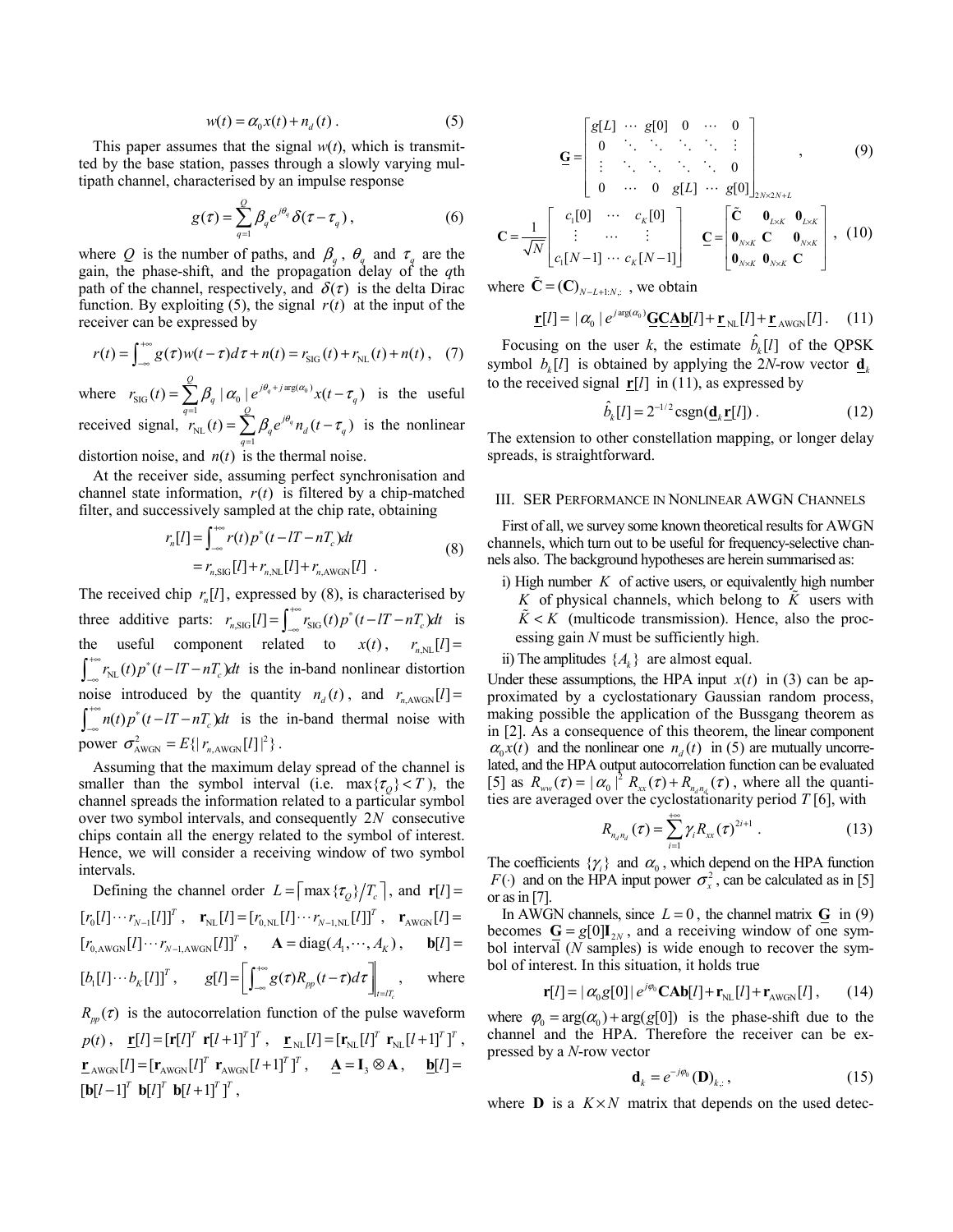tor. For the MF receiver, the detector acts like a simple despreader, therefore

$$
\mathbf{D}_{\mathrm{MF}} = \mathbf{C}^H \,, \tag{16}
$$

and the SER performance can be obtained in closed form by modelling the multiple-access interference (MAI) and the nonlinear distortion noise as Gaussian random variables. These approximations are reasonably justified by the high number *K* of active users and by the high processing gain  $N[2]$ . Hence, we obtain

$$
P_{\text{AWGN},k} = f\left(\sqrt{\sigma_{\text{SIG},k}^2/(\sigma_{\text{MAI},k}^2 + \sigma_{\text{NL},k}^2 + \sigma_{\text{AWGN},k}^2)}\right), (17)
$$

where  $f(x) = 2Q(x) - Q^2(x)$ ,  $\sigma_{AWGN,k}^2 = \sigma_{AWGN}^2$ ,  $\sigma_{SIG,k}^2 =$  $|\alpha_{0}g[0]|^2 A_{k}^2, \ \ \sigma_{{\rm{MAI}},k}^2 = |\alpha_{0}g[0]|^2 \sum_{j=1}({\bf R})_{k,j}^2 A_{j}^2$  $| \alpha_0 g[0]|^2 \sum_{k=1}^{K} (R)$  $\sum_{\substack{j=1 \ j \neq k}} \left(\mathbf{I} \mathbf{X} \right)_{k,j} A_j$  $\alpha_0 g[0]^2 \sum_{k} (R)_{k}^2 A$ = ≠  $\sum (\mathbf{R})_{k,j}^2 A_j^2$ , and  $\mathbf{R} = \mathbf{C}^H \mathbf{C}$ 

is the matrix containing the crosscorrelation coefficients of the users' spreading codes. In [2], the nonlinear distortion noise power  $\sigma_{NL,k}^2$  has been evaluated supposing a rectangular chip pulse shaping waveform  $p(t)$ , leading to  $\sigma_{NL,k}^2 =$  $|g[0]|^2 R_{ww}(0) - |\alpha_0 g[0]|^2 R_{xx}(0)$ . Anyway, this assumption is not always realistic in bandlimited channels. By supposing a bandlimited pulse shaping waveform  $p(t)$ , the nonlinear distortion noise power can be evaluated as  $\sigma_{NL,k}^2 =$  $|g[0]|^2$  ( $\mathbb{C}^H \psi \mathbb{C}_{k,k}$ , where the *N*×*N* matrix  $\psi$  is expressed by  $(\Psi)_{m,n} = [R_{n_q n_q}(\tau) * R_{pp}(\tau)]_{\tau = (n-m)T_c}$ , and  $R_{n_q n_q}(\tau)$  is computed using (13).

If we use the decorrelating detector [4], as expressed by

$$
\mathbf{D}_{\text{LDD}} = \mathbf{C}^{\dagger} \,, \tag{18}
$$

and assuming that the code matrix **C** is full rank, the MAI is completely eliminated, and the SER performance can be expressed [3] as in (17), with  $\sigma_{NL,k}^2 = |g[0]|^2 (\mathbf{C}^\dagger \mathbf{\psi} \mathbf{C}^{\dagger H})_{k,k}$ ,  $\sigma_{\text{SIG},k}^2 = |\alpha_0 g[0]|^2 A_k^2$ ,  $\sigma_{\text{AWGN},k}^2 = (\mathbf{R}^{-1})_{k,k} \sigma_{\text{AWGN}}^2$ , where the quantity  $(\mathbf{R}^{-1})_{k,k}$  is the thermal noise amplification factor due to the decorrelating operation, and  $\sigma_{\text{MAI},k}^2 = 0$ . Also in this case the nonlinear noise  $(C^{\dagger}r_{NL}[l])_{k,l}$  can be considered Gaussian because of the high processing gain *N* [3].

A scaled version of the MMSE receiver is expressed by [8]

$$
\mathbf{D}_{\text{MMSE}} = \mathbf{M} \,, \tag{19}
$$

where  $\mathbf{M} = (\mathbf{I}_K + |\alpha_0 g[0]|^2 \mathbf{A} \mathbf{C}^H \mathbf{W}^{-1} \mathbf{C} \mathbf{A})^{-1} \mathbf{A} \mathbf{C}^H \mathbf{W}^{-1}$ , and  $W^{-1}$  is the inverse of the nonlinear-plus-thermal noise covariance matrix  $\mathbf{W} = |g[0]|^2 \psi + \sigma_{AWGN}^2 \mathbf{I}_N$ . As far as the SER of the MMSE detector is concerned, we propose as in [3] to model the nonlinear distortion noise as Gaussian. Moreover, even the residual MAI at the MMSE output is well approximated by a Gaussian random variable, as shown in [9], leading to a SER that can be expressed by (17) as well, where  $\sigma_{\text{SL},k}^2 = |\alpha_0 g[0]|^2 A_k^2 (\text{MC})_{k,k}^2, \quad \sigma_{\text{NL},k}^2 = |g[0]|^2 (\text{M}\psi \text{M}^H)_{k,k},$  $\sigma^2_{\text{AWGN},k} = (\mathbf{MM}^H)_{k,k} \, \sigma^2_{\text{AWGN}} \ , \sigma^2_{\text{MAI},k} = \vert \, \alpha_{\text{0}} \text{g[0]}\vert^2 \sum_{j=1} (\mathbf{MC})_{k,j}^2 \, A_j^2$  $| \alpha_0 g[0]|^2 \sum_{k=1}^{K} (MC)$  $\sum_{\substack{j=1 \ j \neq k}}$ <sup>(171</sup>)<sub>k,j</sub>  $A_j$  $\alpha_0 g[0]^2 \sum (\mathbf{MC})_{k,i}^2 A$ = ≠  $\sum (\mathbf{MC})_{k,j}^2 A_j^2$ .

## IV. SER IN NONLINEAR FREQUENCY-SELECTIVE CHANNELS

For frequency-selective channels, the detector

$$
\underline{\mathbf{d}}_k = e^{-j \arg(\alpha_0)} (\underline{\mathbf{D}})_{K+k,}
$$
 (20)

has to consider not only the MAI but it has also to combine the resolvable paths. The received vector in (11) suggests to regard the multipath situation, summarised by **G** , as the AWGN scenario in (14), with a modified code matrix  $H = GC$ . As a consequence, likewise (16), (18) and (19), for frequency-selective channels we can define the RAKE receiver, the LDD and the MMSE detector as

$$
\mathbf{\underline{D}}_{\text{RAKE}} = \mathbf{\underline{H}}^H , \qquad \mathbf{\underline{D}}_{\text{LDD}} = \mathbf{\underline{H}}^\dagger , \qquad \mathbf{\underline{D}}_{\text{MMSE}} = \mathbf{\underline{M}} , \quad (21)
$$

where  $\mathbf{H} = \mathbf{G}\mathbf{C}$ ,  $\mathbf{M} = (\mathbf{I}_{3K} + |\alpha_0|^2 \mathbf{A}\mathbf{H}^H \mathbf{W}^{-1} \mathbf{H}\mathbf{A})^{-1} \mathbf{A}\mathbf{H}^H \mathbf{W}^{-1}$ ,  $\Psi = \mathbf{G} \Psi \mathbf{G}^H + \sigma^2_{AWGN} \mathbf{I}_{2N}$ , and  $\Psi$  is equivalent to the squared matrix  $\Psi$  with higher dimension  $2N + L$ .

By applying the detector **D** in (21) to the received signal  $\mathbf{r}[l]$  in (11), we obtain

$$
\underline{\mathbf{v}}[l] = e^{-j\arg(\alpha_0)} \underline{\mathbf{D}} \underline{\mathbf{r}}[l] = \underline{\mathbf{s}}_k[l] + \underline{\mathbf{m}}_k[l] + \underline{\mathbf{n}}[l] + \underline{\mathbf{a}}[l] \qquad (22)
$$

where  $\underline{\mathbf{s}}_k[l] = |\alpha_0| \underline{\mathbf{D}} \underline{\mathbf{H}}_{\text{SIG},k} \underline{\mathbf{A}} \underline{\mathbf{b}}[l]$  is the useful signal of the user *k*,  $\mathbf{m}_{k}[l] = |\alpha_0| \mathbf{D} \mathbf{H}_{\text{MAI},k} \mathbf{A} \mathbf{b}[l]$  is the intersymbol interference (ISI) plus MAI term,  $\mathbf{n}[l] = e^{-j \arg(\alpha_0)} \mathbf{p}_{\mathbf{r}_{NL}}[l]$  is the nonlinear noise,  $\underline{\mathbf{a}}[l] = e^{-j \arg(\alpha_0)} \underline{\mathbf{D} \mathbf{r}}_{A W G N}[l]$  is the thermal noise part, and  $\mathbf{H}_{\text{SIG},k} = [\mathbf{0}_{2N \times K+k-1} (\mathbf{H})_{k,k+k} \mathbf{0}_{2N \times 2K-k}]$  and  $\mathbf{H}_{\text{MAI},k} =$  $[(\mathbf{H})_{:,1:K+k-1}\mathbf{0}_{2N\times1}(\mathbf{H})_{:,K+k+1:3K}]$  are obtained by partitioning the channel-code matrix  $\underline{\mathbf{H}} = \underline{\mathbf{G}} \underline{\mathbf{C}}$  in (11) as  $\underline{\mathbf{H}} = \underline{\mathbf{H}}_{\text{SIG},k} + \underline{\mathbf{H}}_{\text{MAL},k}$ .

As in the AWGN scenario, we suppose that both the MAI and the nonlinear distortion noise can be approximated as Gaussian. Since these approximations work reasonably well in AWGN channels, a similar behaviour is expected in multipath channels, because the received signal can be thought as the superposition of many replicas of AWGN-like contributions, and the sum of Gaussian random variables is still Gaussian. By (20), the decision variable  $\mathbf{d}_{k} \mathbf{r}[l]$  in (12) is equal to the  $(K+k)$ th element of the vector **v**[*l*] in (22). Therefore, in order to evaluate the SER conditioned to a given channel realisation  $g(\tau)$ , we need to calculate the power of the  $(K+k)$ th element of the vectors in the right hand side of (22).

As far as the thermal noise is concerned, the elements of the vector  $a[l]$  are jointly complex Gaussian random variables, because obtained as linear combination **D** of jointly complex Gaussian random variables contained in  $\underline{\mathbf{r}}_{AWGN}[l]$ . The covariance matrix  $\mathbf{\Phi}_{AWGN}$  of  $\mathbf{a}[l]$  is expressed by

$$
\mathbf{\underline{\Phi}}_{\text{AWGN}} = E\{\mathbf{\underline{a}}[l]\mathbf{a}[l]^H\} = \sigma_{\text{AWGN}}^2 \mathbf{\underline{D}} \mathbf{\underline{D}}^H ,\qquad (23)
$$

and hence the (*K*+*k*)th element of the thermal noise vector **a**[*l*] in (22) has power  $\sigma_{A,k}^2$  expressed by

$$
\sigma_{\Delta,k}^2 = (\underline{\mathbf{D}} \underline{\mathbf{D}}^H)_{K+k,K+k} \sigma_{\text{AWGN}}^2.
$$
 (24)

For the nonlinear noise, we observe that the element  $(\mathbf{n}[l])_{K+k,1}$  of the vector  $\mathbf{n}[l]$  is the sum of the 2*N* elements of  $\underline{\mathbf{r}}_{\text{NL}}[l]$ , weighted by the 2*N* elements of  $e^{-j \arg(\alpha_0)}(\underline{\mathbf{D}})_{K+k}$ ; and consequently, if the processing gain *N* is high enough, the nonlinear distortion noise  $(\underline{\mathbf{n}}[l])_{K+k,1}$  can be well approximated as a Gaussian random variable. The accuracy of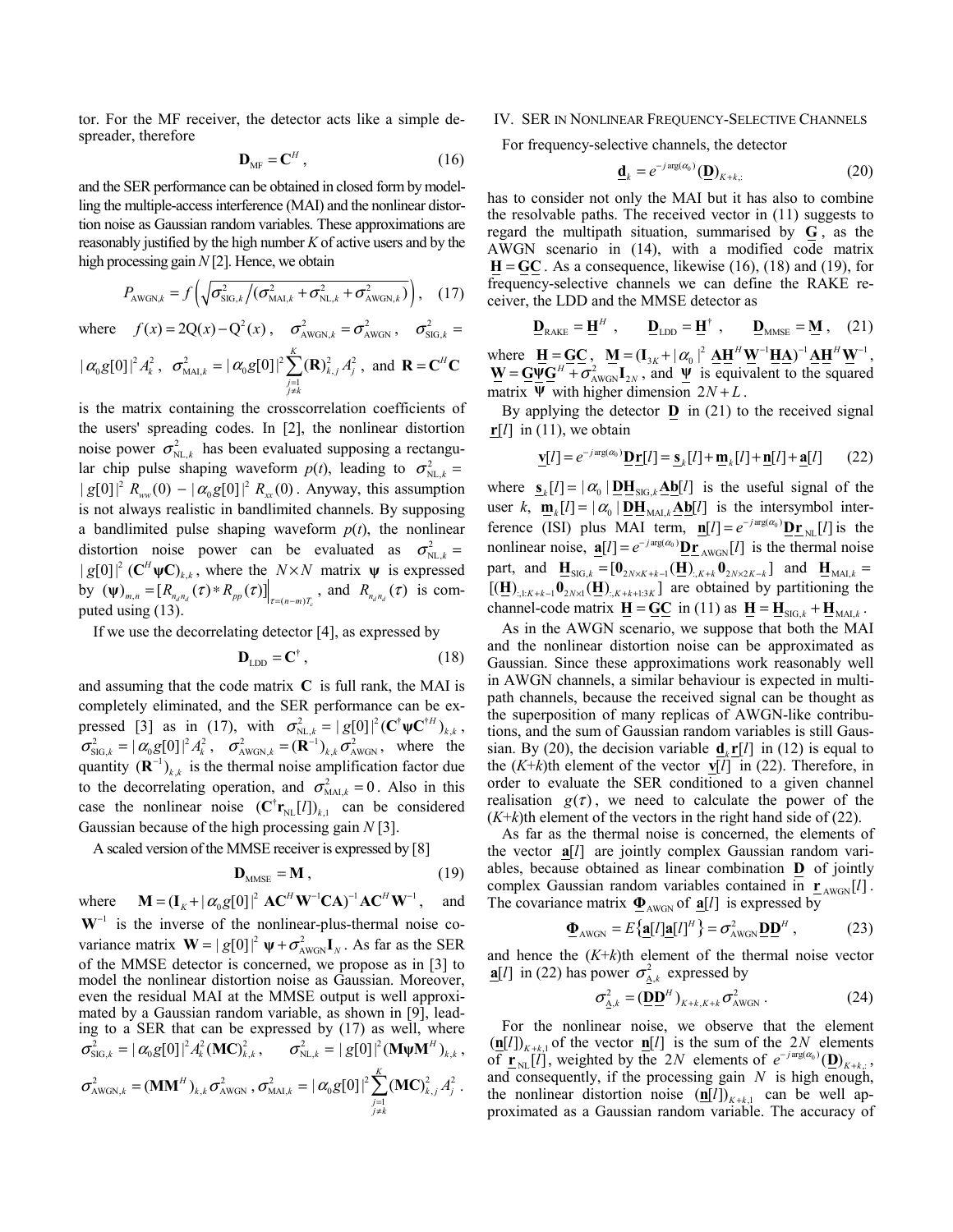this approximation depends not only on the processing gain *N*, but also on the channel realisation  $g(\tau)$  contained in  $H = \underline{GC}$ , which affects the values of the weighting vector  $\overline{e}^{-j\arg(\overline{\omega}_0)}(\underline{\mathbf{D}})_{K+k,:}$ , and on the power input back-off (IBO) to the HPA. Indeed, if few elements of  $(D)_{K+k}$  are characterised by a higher modulus with respect to the others, the central limit theorem, and consequently the Gaussian approximation, will tend to fail. On the contrary, if many elements of  $(D)_{K+k}$  have significant modulus, the approximation accuracy is very good, because many elements of the vector **n**[*l*] are weighted with coefficients having almost-equal values. Moreover, if the IBO is too high, most of the elements of  $\mathbf{r}_{\text{ML}}[l]$  are close to zero (at least for class A or ideally predistorted amplifiers) and consequently  $n[l]$  is practically obtained by the linear combination of few significant elements, thus violating the central limit theorem hypothesis as well. The covariance matrix  $\Phi_{\text{NL}}$  of the vector  $\mathbf{n}[l]$  is expressed by

$$
\mathbf{\underline{\Phi}}_{\rm NL} = E\{\mathbf{\underline{n}}[l]\mathbf{\underline{n}}[l]^H\} = \mathbf{\underline{D}}\mathbf{\underline{G}}\mathbf{\underline{\Psi}}\mathbf{\underline{G}}^H\mathbf{\underline{D}}^H,\tag{25}
$$

and therefore the  $(K+k)$ <sup>th</sup> element of the nonlinear distortion noise vector  $\underline{\mathbf{n}}[l]$  in (22) has power  $\sigma_{N,k}^2$  expressed by

$$
\sigma_{N,k}^2 = (\underline{\mathbf{D}} \underline{\mathbf{G}} \underline{\mathbf{W}} \underline{\mathbf{G}}^H \underline{\mathbf{D}}^H)_{K+k,K+k} \,. \tag{26}
$$

As far as the ISI plus MAI term  $m_k[l]$  in (22) is concerned, the good accuracy of the Gaussian approximation has been already tested in [10] for the RAKE and MMSE receivers in linear scenarios. Moreover, in many cases (e.g. when  $2K + \max\{K, L\} \leq 2N$ , [6]) the LDD is able to eliminate both ISI and MAI, i.e.  $(\mathbf{m}_k[l])_{K+1:2K,1} = \mathbf{0}_{K\times 1}$ . The covariance matrix  $\mathbf{\Phi}_{\text{MAI}}$  of the column vector  $\mathbf{m}_k[l]$  is expressed by

$$
\mathbf{\underline{\Phi}}_{\text{MAI}} = E\{\mathbf{\underline{m}}_k[I]\mathbf{\underline{m}}_k[I]^H\} = |\alpha_0|^2 \mathbf{\underline{D}}\mathbf{\underline{H}}_{\text{MAI},k}\mathbf{\underline{A}}^2\mathbf{\underline{H}}_{\text{MAI},k}^H\mathbf{\underline{D}}^H, (27)
$$

and therefore the  $(K+k)$ th element of the vector  $\mathbf{m}_k[l]$  in (22) is characterised by a power  $\sigma_{M,k}^2$  expressed by

$$
\sigma_{\underline{M},k}^2 = |\alpha_0|^2 \left( \underline{\mathbf{D}} \underline{\mathbf{H}}_{\text{MAI},k} \underline{\mathbf{A}}^2 \underline{\mathbf{H}}_{\text{MAI},k}^H \underline{\mathbf{D}}^H \right)_{K+k,K+k} .
$$
 (28)

The power of the  $(K+k)$ th element of the signal vector  $s_k[l]$ in (22) can be obtained as in the previous case, leading to

$$
\sigma_{\mathbf{S},k}^2 = |\alpha_0|^2 \left( \mathbf{D} \mathbf{H}_{\mathrm{SIG},k} \mathbf{\underline{A}}^2 \mathbf{H}_{\mathrm{SIG},k}^H \mathbf{\underline{D}}^H \right)_{K+k,K+k},\tag{29}
$$

which is equal to  $|\alpha_0|^2 A_k^2$  for the LDD [6].

Being the symbol-error probability conditioned to a given channel realisation  $g(\tau)$  equal to

$$
P_k(g) = f\left(\sqrt{\sigma_{\underline{S},k}^2/(\sigma_{\underline{M},k}^2 + \sigma_{\underline{N},k}^2 + \sigma_{\underline{A},k}^2)}\right),\tag{30}
$$

where the quantities  $\sigma_{S,k}^2$ ,  $\sigma_{M,k}^2$ ,  $\sigma_{N,k}^2$  and  $\sigma_{A,k}^2$  depend on the detector that is chosen among the ones in  $(21)$ , the average SER can be obtained by averaging (30) over the joint probability density function  $p(g)$  of the channel parameters  $\beta_1, ..., \beta_O, \theta_1, ..., \theta_O, \tau_1, ..., \tau_O$ , as expressed by

$$
P_{\text{SEL},k} = \int P_k(g)p(g)dg.
$$
 (31)

We want to point out that our approach used to obtain (31) is quite similar to the one of [10] for linear scenarios. The main difference is that, since we assume the spreading codes as fixed, the average over the spreading codes is not needed.

## V. SIMULATION RESULTS

The situation in which the base station transmits data to  $K = 40$  users is considered. The amplitudes  $\{A_k\}$  are equal for all users. Gold sequences of length  $N = 63$  have been chosen for the short spreading codes  ${c_k[j]}$ . For the chip pulse shaping waveform  $p(t)$ , a square-root raised cosine with roll-off factor equal to  $\rho = 0.22$  has been chosen. The nonlinearities considered are the soft-limiter model (32),

$$
G(|x|) = \begin{cases} |x|, & |x| \le A_{sat} \\ A_{sat}, & |x| > A_{sat} \end{cases}, \qquad \Phi(|x|) = 0, \qquad (32)
$$

which is the envelope input-output characteristic of an ideal predistorted HPA, and the Saleh model (33)

$$
G(|x|) = \frac{2|x|}{1+|x|^2}, \qquad \Phi(|x|) = \frac{\pi}{3} \frac{|x|^2}{1+|x|^2}.
$$
 (33)

The apparent signal-to-noise ratio  $(SNR_{\text{apo}})$  is defined at the input of the LMD as

$$
\text{SNR}_{\text{app}} = (E\{ | r_{n,\text{SIG}}[l]|^2 \} + E\{ | r_{n,\text{NL}}[l]|^2 \} ) / \sigma_{\text{AWGN}}^2 , \quad (34)
$$

while the IBO and the output back-off (OBO) are defined as

$$
IBO = P_{z, \text{max}} / P_z , \quad OBO = P_{w, \text{max}} / P_w , \quad (35)
$$

where  $P_{z, \text{max}}$  ( $P_{w, \text{max}}$ ) and  $P_{z}$  ( $P_{w}$ ) represent the maximum and the average HPA input (output) power, respectively.

Fig. 1 shows the SER performance of the MMSE receiver in AWGN channels when the soft-limiter model (32) is used for the HPA. It is evident that there is a very good agreement between the analytical model and the simulation results for high OBO and for very low OBO values, while there is a little mismatch at high SNR for low OBO values (OBO =  $1.30$ ) dB). As explained in [3], this mismatch is due to the Gaussian approximation of the nonlinear distortion noise.

Fig. 2 shows the SER performance of the three linear receivers (RAKE, LDD, MMSE) in frequency-selective fading channels. The soft-limiter model (32) with OBO =  $1.99$  dB has been chosen for the HPA. The amplitudes  $\{\beta_a \exp(j\theta_a)\}$ of the  $Q = 15$  channel paths are modelled as independent zero-mean complex Gaussian random variables with variance  $E\{|\beta_a|^2\} = 1/Q$ , while the path delays  $\{\tau_a\}$  are multiple of the chip duration  $T_c$ . The theoretical SER has been evaluated by averaging (30) over  $N_{ch} = 400$  independent channel realisations. As expected, the MMSE receiver outperforms the other two detectors.

Figs. 3-4 show the SER performance of the MMSE detector with the frequency-selective channel model described above, using the HPA model (32) and (33), respectively. As in AWGN channels, there is a good agreement between analytical model and simulation results, especially if the OBO is very low or quite high. Moreover, little mismatch is present when the OBO is roughly 2 dB (Fig. 4).

### VI. CONCLUSIONS

An analytical framework to evaluate the SER performance of LMDs for DS-CDMA systems subject to amplifier nonlinear distortions in frequency-selective fading channels has been introduced. Results for QPSK mapping with square-root